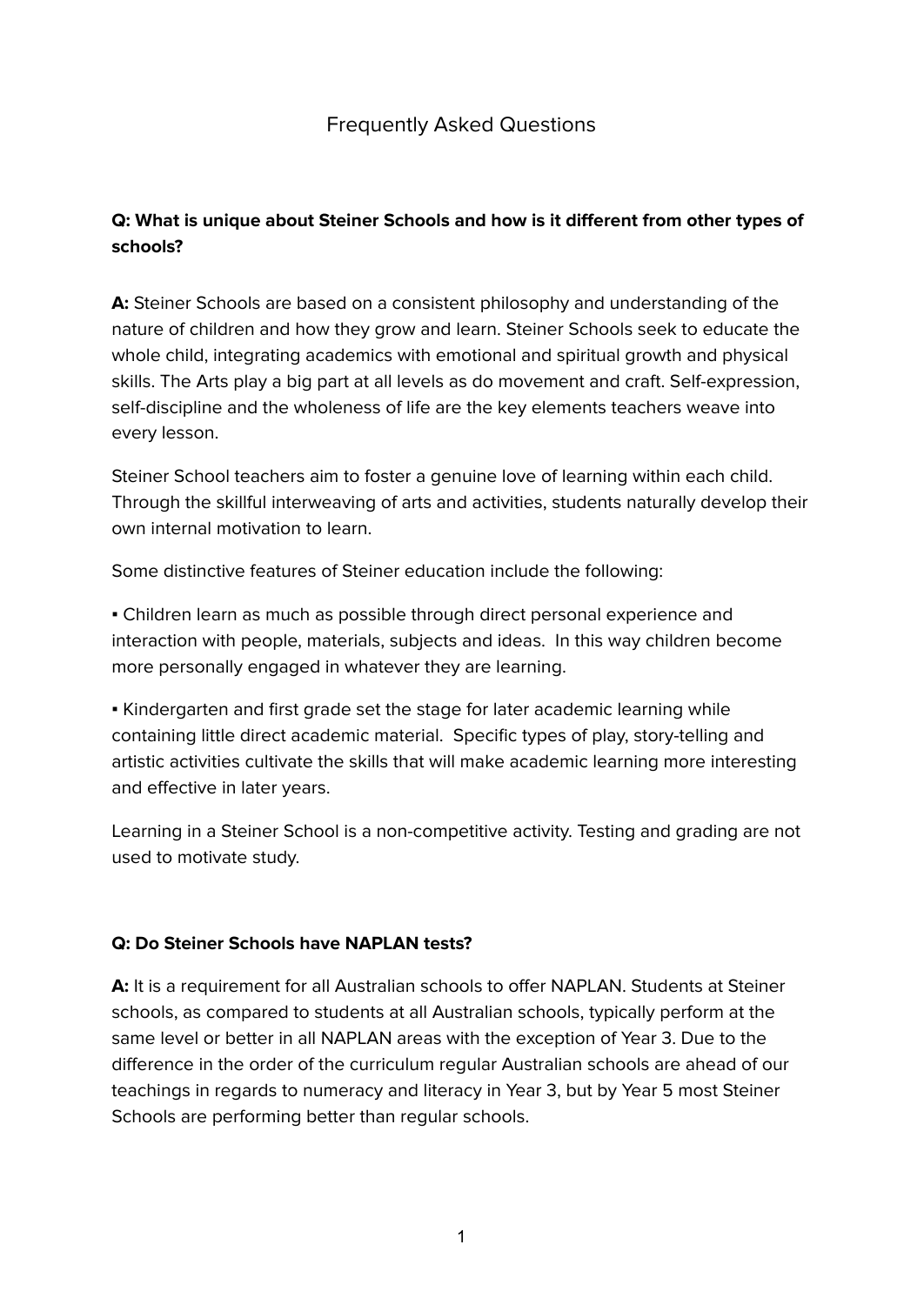### **Q: Is the education academic?**

**A:** Steiner School students have comparable academic skills with respect to their counterparts in regular education settings.

# **Q: How do children from Steiner Schools fare when they transfer to regular schools?**

**A:** Generally the transition to a public school, when properly planned, does not cause a problem. The most common transition from a Class 6 to a regular high school usually takes place without significant difficulties. Transitions in the lower grades, particularly between the first and fourth grades, can be problematic because of the differences in curriculum and the pace of learning.

### **Q: Are Steiner Schools religious?**

**A:** Steiner Schools are non-denominational, however they are based out of a generally Christian perspective. The historic festivals of Christianity, and of other major religions, are observed in the class rooms and in school assemblies. Classes in religious doctrine are not part of the Steiner curriculum, and children of all religious backgrounds attend Steiner schools. Spiritual guidance is aimed at awakening the child's natural reverence for the wonder and beauty of life.

### **Q: Can children with special needs attend a Steiner School?**

**A:** Steiner schools cater for all students – every child is unique, and we work with each individual throughout their development and education. There is a similar level of special needs students at Steiner schools compared to any other schools.

### **Q: Does my child need to be immunised?**

**A:** Steiner schools in Australia follow the same state health regulations and public health orders in regard to vaccinations as public schools. https://www.health.qld.gov.au/public-health/schools/immunisation/legislation